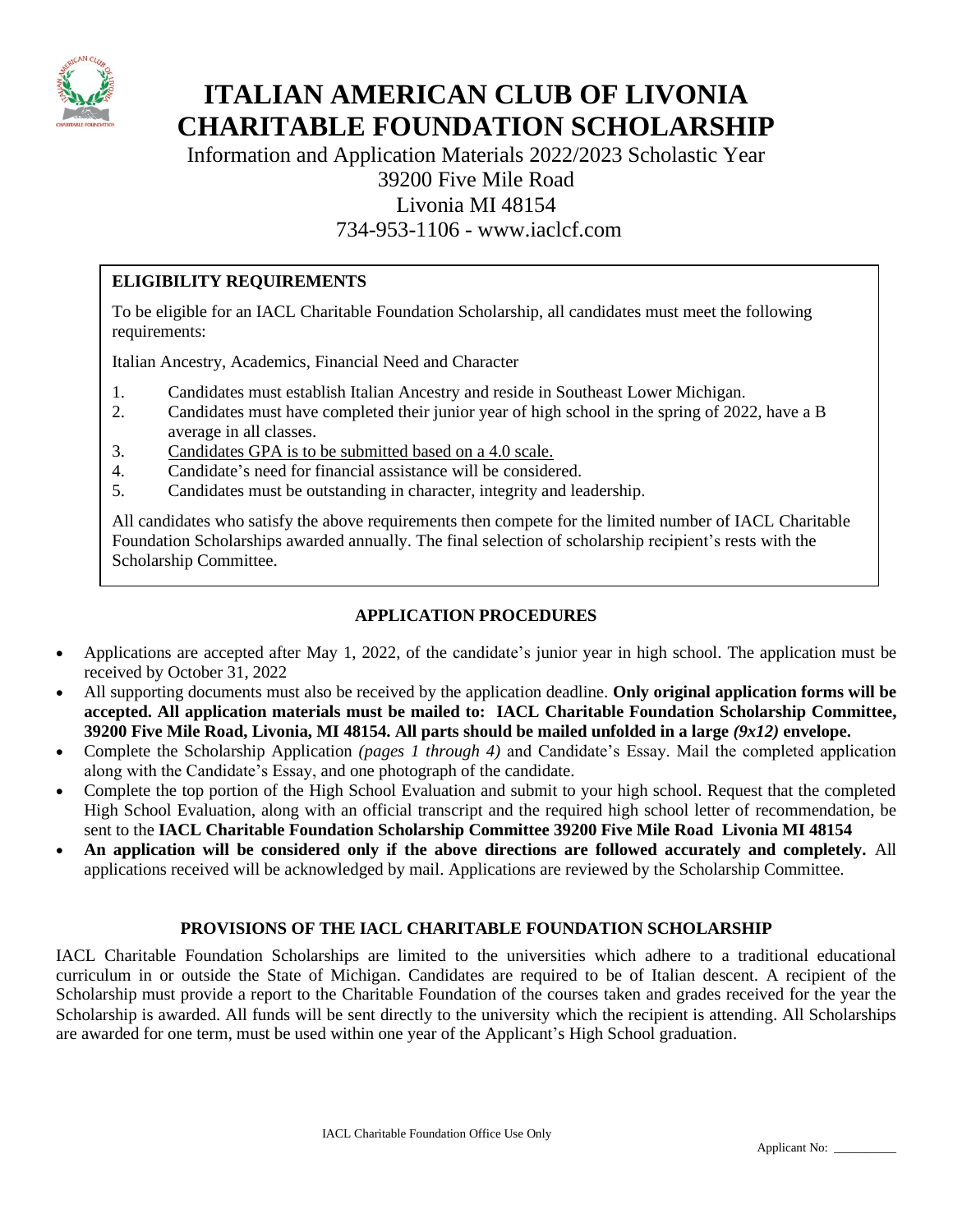

# **IACL CHARITABLE FOUNDATION SCHOLARSHIP APPLICATION**

Information and Application Materials 2022/2023 Scholastic Year

|                                                                                                                        | Name                                              |        |              |          |  |
|------------------------------------------------------------------------------------------------------------------------|---------------------------------------------------|--------|--------------|----------|--|
| First                                                                                                                  |                                                   | Middle |              | Last     |  |
|                                                                                                                        |                                                   |        |              |          |  |
|                                                                                                                        | Number and Street                                 | City   | <i>State</i> | Zip Code |  |
|                                                                                                                        |                                                   |        |              |          |  |
|                                                                                                                        | Check One Male Female Citizenship US Other (list) |        |              |          |  |
|                                                                                                                        |                                                   |        |              |          |  |
|                                                                                                                        |                                                   |        |              |          |  |
|                                                                                                                        |                                                   |        |              |          |  |
|                                                                                                                        |                                                   |        |              |          |  |
| Are you or your family a member of the Italian American Club of Livonia? You_________ Father____________ Mother_______ |                                                   |        |              |          |  |
|                                                                                                                        |                                                   |        |              |          |  |
|                                                                                                                        |                                                   |        |              |          |  |
|                                                                                                                        |                                                   |        |              |          |  |

#### **CANDIDATE'S ESSAY**

Please prepare, on a separate sheet of paper, a typed essay *(1 to 2 pages, double spaced)* that will enable the Scholarship Committee to become better acquainted with you. Your essay should include personal background, future goals, what you expect from a college education, and your qualifications for an IACL Charitable Foundation Scholarship.

| UNIVERSITY SELECTION                                                                                                 |  |
|----------------------------------------------------------------------------------------------------------------------|--|
| Please indicate the university(ies) to which you intend to apply or will be attending.                               |  |
| Name of University                                                                                                   |  |
| <u> 1980 - Antonio Alemania, prima postala de la contrada de la contrada de la contrada de la contrada de la con</u> |  |
| 2. $\qquad \qquad$                                                                                                   |  |
| $\mathcal{E}$                                                                                                        |  |
|                                                                                                                      |  |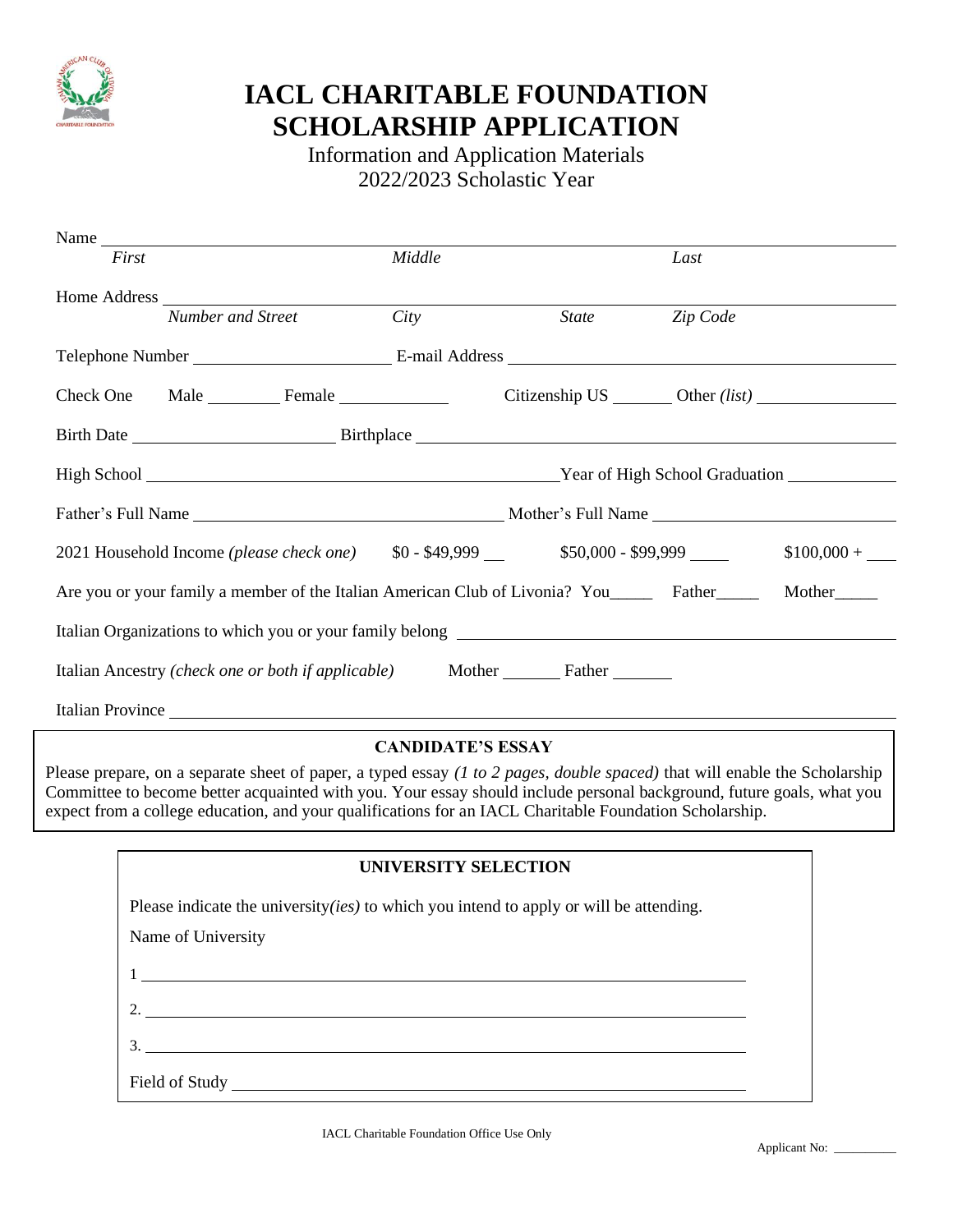

## **HIGH SCHOOL INFORMATION**

List in chronological order all high schools attended *School name City State Dates Attended Year of Graduation* List high school activities in which you have participated and special recognition you have received for academic excellence. Include type of recognition received, leadership positions held and year*(s)* of participation *(9, 10, 11).* List community and other activities not connected with your high school in which you have participated. Indicate type of recognition received, leadership positions held and year*(s)* of participation *(9, 10, 11).* List your hobbies and interests. Additional information

I certify that the information in this Application is true and accurate to the best of my knowledge and belief. I understand that in order to be eligible for the IACL Charitable Foundation Scholarship, I must meet the IACL Charitable Foundation's standards relating to ancestry, academics, financial need and character. I hereby authorize release to the Scholarship Committee of all information in this application and supporting documents. I understand that the Scholarship Committee will make the final decision.

| avned |  |
|-------|--|
|-------|--|

Signed Signed Signed Signed Signed Signed Signed Signed Signed Signed Signed Signed Signed Signed Signed Signed Signed Signed Signed Signed Signed Signed Signed Signed Signed Signed Signed Signed Signed Signed Signed Signe

*Candidate Parent/Guardian*

Along with this completed and signed application, please submit.

(1) Candidate's Essay

(2) One 2-½"x3" photograph of yourself. Please write your name on the back of the photograph

(3) High School Complete High School Evaluation Form

supporting documentation must be received by **October 31, 2022.** Applications are accepted after **May 1, 2022**, following the candidate's junior year in high school. The application and

Mail **original** *(no photocopies),* unfolded application and required documents in a large *(9x12)* envelope addressed to: IACL Charitable Foundation Scholarship Committee 39200 Five Mile Road Livonia MI 48154.

 $\overline{\phantom{a}}$